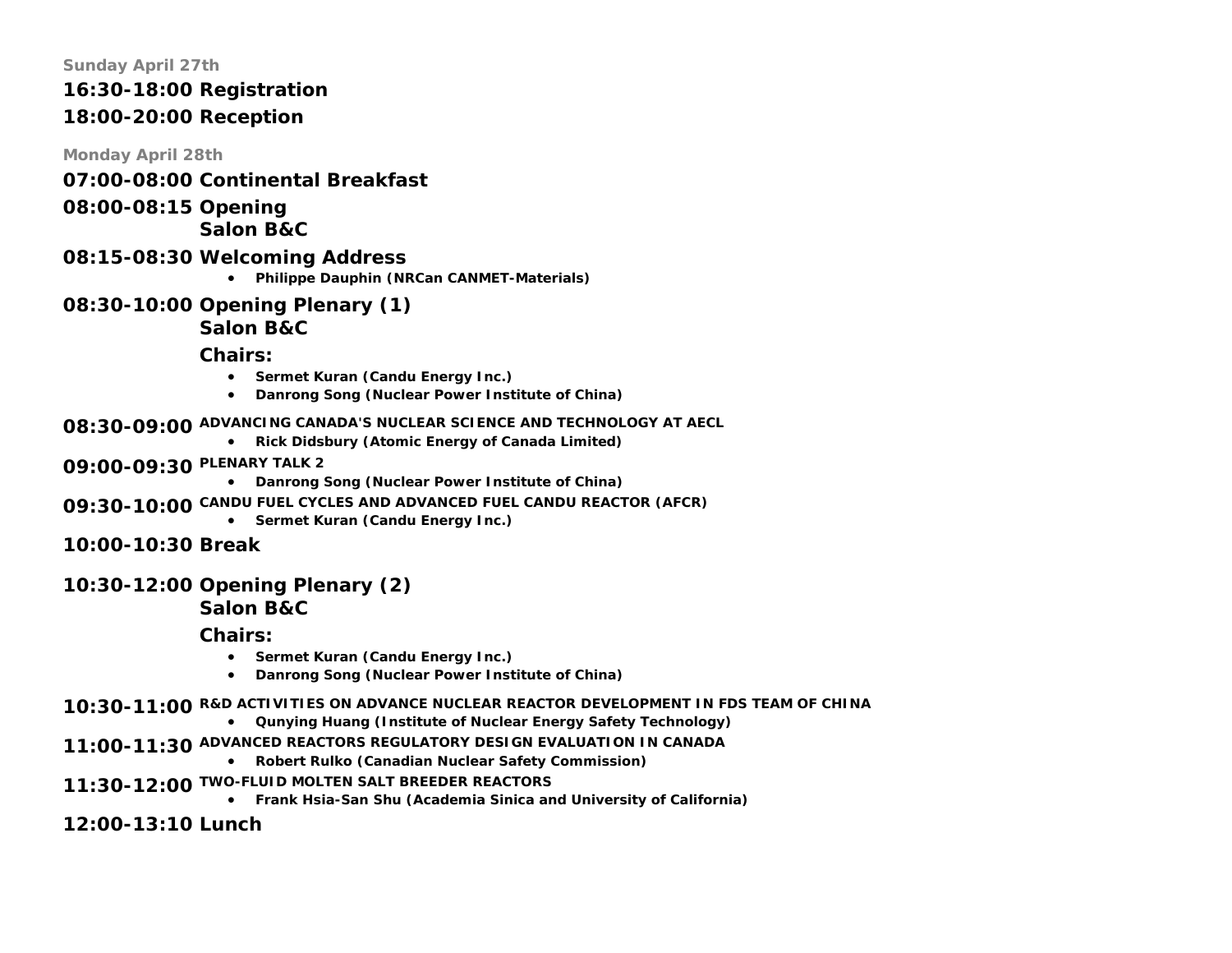| <b>Monday April 28th</b> |                                                                                                                                                                                                                                                                                                                                                                                                                                                                                  | <b>Monday April 28th</b> |                                                                                                                                                                                                                                                                                              |
|--------------------------|----------------------------------------------------------------------------------------------------------------------------------------------------------------------------------------------------------------------------------------------------------------------------------------------------------------------------------------------------------------------------------------------------------------------------------------------------------------------------------|--------------------------|----------------------------------------------------------------------------------------------------------------------------------------------------------------------------------------------------------------------------------------------------------------------------------------------|
| 13:10-14:50              | <b>Reactor Design Session (1)</b>                                                                                                                                                                                                                                                                                                                                                                                                                                                | 13:10-14:50              | <b>Reactor Physics Session</b>                                                                                                                                                                                                                                                               |
|                          | Room: Salon B<br><b>Chairs:</b><br>Mustapha Boubcher (Candu Energy Inc.)<br>$\bullet$<br>Zhenhua Zhang (Third Qinshan Nuclear Power<br>$\bullet$<br>Company)                                                                                                                                                                                                                                                                                                                     |                          | Room: Salon C<br><b>Chairs:</b><br>• Eleodor Nichita (University of Ontario Institute of<br>Technology)<br>Adriaan Buijs (McMaster University)<br>$\bullet$                                                                                                                                  |
| 13:10-13:35              | SIGNIFICANCE OF DEVELOPING ADVANCED FUEL<br><b>CANDU REACTOR TECHNOLOGY IN CHINA AND THE</b><br><b>GENERAL REQUIREMENTS FOR AFCR</b><br>Zhenhua Zhang (Third Qinshan Nuclear Power<br>$\bullet$<br>Company), Gang Qiao (Third Qinshan Nuclear<br>Power Company), Li Zou (Third Qinshan Nuclear<br>Power Company), Zhiliang Meng (Third Qinshan<br>Nuclear Power Company), Xuebin Liu (Third<br>Qinshan Nuclear Power Company), Shen Fan<br>(Third Qinshan Nuclear Power Company) | 13:10-13:35              | THE IMPACT OF THE RADIAL REFLECTOR ON THE 8-<br><b>GROUP CELL-AVERAGED CROSS-SECTIONS FOR THE</b><br><b>SCWR 62-ELEMENT LATTICE CELL</b><br><b>Frederic Salaun (McMaster University), David</b><br>$\bullet$<br><b>Hummel (McMaster University) and David Novog</b><br>(McMaster University) |
|                          |                                                                                                                                                                                                                                                                                                                                                                                                                                                                                  | 13:35-14:00              | <b>MODELLING OF CANDU-SCWR UNIT CELL WITH</b><br><b>DRAGON: FROM CARTESIAN TO HEXAGONAL</b><br><b>GEOMETRY</b>                                                                                                                                                                               |
| 13:35-14:00              | ADVANCED FUEL CANDU REACTOR DESIGN<br>Mustapha Boubcher (Candu Energy Inc.),<br>$\bullet$<br><b>Catherine Cottrell (Candu Energy Inc.), Gang</b><br>Qiao (Third Qinshan Nuclear Power Company),<br>Zhenhua Zhang (Third Qinshan Nuclear Power<br>Company) and Sermet Kuran (Candu Energy Inc.)                                                                                                                                                                                   |                          | Najoua Bejaoui (École Polytechnique de<br>$\bullet$<br>Montréal) and Guy Marleau (École Polytechnique<br>de Montréal)                                                                                                                                                                        |
|                          |                                                                                                                                                                                                                                                                                                                                                                                                                                                                                  | 14:00-14:25              | PRELIMINARY COMPARISON OF TRANSPORT CODES<br><b>APPLIED TO A SECOND-GENERATION PT-SCWR</b><br><b>LATTICE</b>                                                                                                                                                                                 |
| 14:00-14:25              | REACTOR CORE AND PLANT DESIGN CONCEPTS OF<br>THE CANADIAN SUPERCRITICAL WATER-COOLED<br><b>REACTOR</b>                                                                                                                                                                                                                                                                                                                                                                           |                          | <b>Robert Farkas (University of Ontario Institute of</b><br>$\bullet$<br><b>Technology) and Eleodor Nichita (University of</b><br><b>Ontario Institute of Technology)</b>                                                                                                                    |
|                          | Metin Yetisir (Atomic Energy of Canada Limited),<br>$\bullet$<br><b>Michael Gaudet (Atomic Energy of Canada</b><br>Limited), David Rhodes (Atomic Energy of<br><b>Canada Limited), David Guzonas (Atomic Energy</b><br>of Canada Limited), Holly Hamilton (Atomic<br>Energy of Canada Limited), Zia Haque (Atomic<br><b>Energy of Canada Limited), Jeremy Pencer</b><br>(Atomic Energy of Canada Limited) and<br>Amirabbas Sartipi (Atomic Energy of Canada<br>Limited)          | 14:25-14:50              | A PRELIMINARY CONCEPT FOR THE INITIAL CORE OF<br><b>THE SCWR</b><br>• Remon Ibrahim (McMaster University) and<br><b>Adriaan Buijs (McMaster University)</b>                                                                                                                                  |
|                          |                                                                                                                                                                                                                                                                                                                                                                                                                                                                                  | 14:50-15:10              | <b>BREAK</b>                                                                                                                                                                                                                                                                                 |
| 14:25-14:50              | PRIMARY STUDY ON THE PROSPECT OF SMALL<br><b>MODULAR REACTOR</b><br>Huailin Li (State Nuclear Power Research                                                                                                                                                                                                                                                                                                                                                                     |                          |                                                                                                                                                                                                                                                                                              |
|                          | $\bullet$<br>Institute), Qingyan Zhu (State Nuclear Power<br>Research Institute) and Haihong Xia (State                                                                                                                                                                                                                                                                                                                                                                          |                          |                                                                                                                                                                                                                                                                                              |

**Nuclear Power Research Institute)**

**14:50-15:10** 

**BREAK**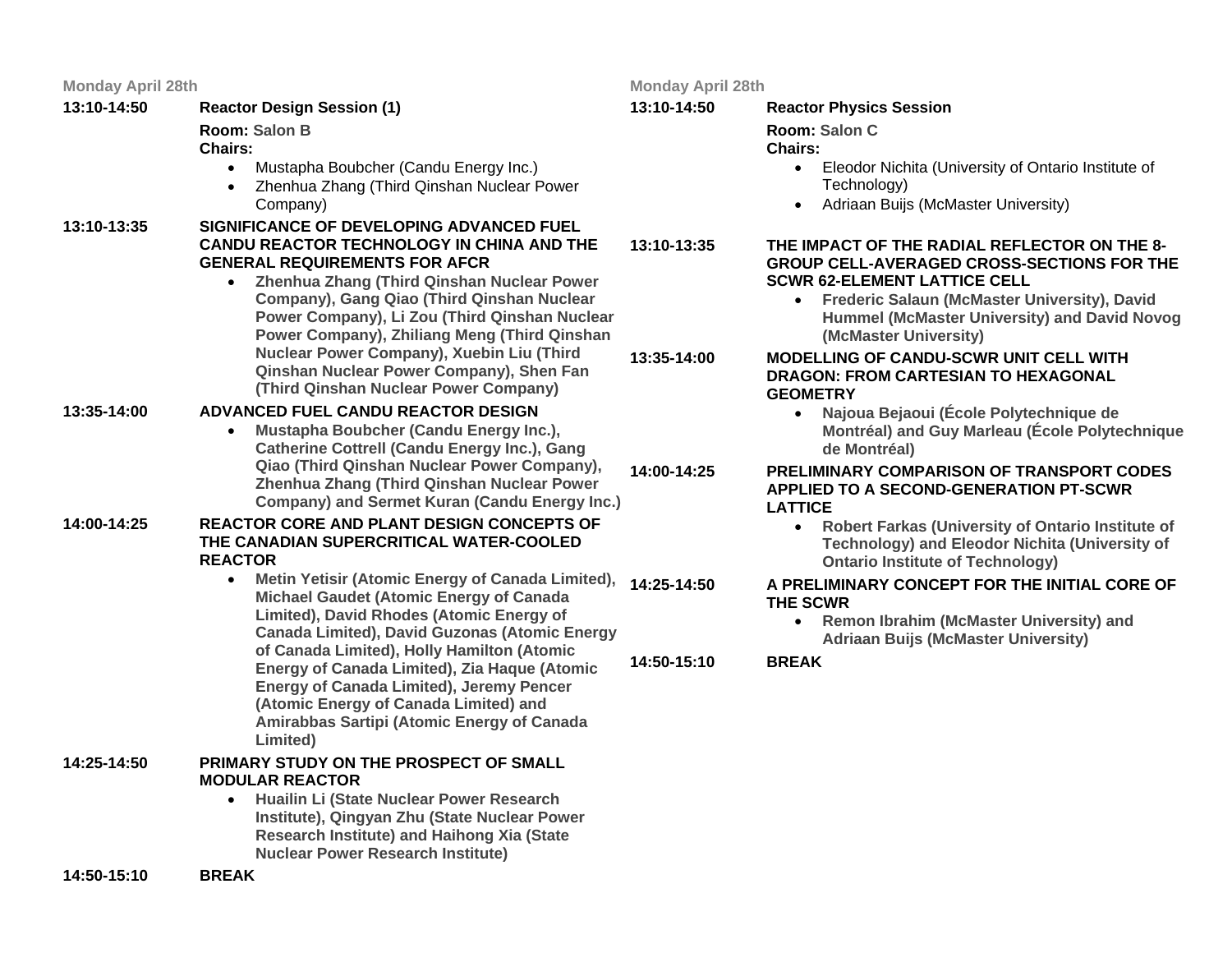| <b>Monday April 28th</b> |                                                                                                                                                                                                                                                                                                                                                                                    | <b>Monday Apr</b> |
|--------------------------|------------------------------------------------------------------------------------------------------------------------------------------------------------------------------------------------------------------------------------------------------------------------------------------------------------------------------------------------------------------------------------|-------------------|
| 15:10-16:50              | <b>Reactor Design Session (2)</b><br>Room: Salon B<br><b>Chairs:</b><br>Metin Yetisir (Atomic Energy of Canada Limited)<br>$\bullet$<br>Wenxi Tian (Xi'an Jiaotong University)<br>$\bullet$                                                                                                                                                                                        | 15:10-16:50       |
| 15:10-15:35              | <b>PRELIMINARY CONCEPT DESIGN OF SODIUM-COOLED 15:10-15:35</b><br><b>RADIAL FUEL SHUFFLING TRAVELING WAVE REACTOR</b><br>Wenxi Tian (Xi'an Jiaotong University), Meiyin<br>$\bullet$<br>Zheng (Xi'an Jiaotong University), Xiao Chu<br>(Xi'an Jiaotong University), Dalin Zhang (Xi'an<br>Jiaotong University), Guanghui Su (Xi'an<br>Jiaotong University) and Suizheng Qiu (Xi'an |                   |
| 15:35-16:00              | <b>Jiaotong University)</b><br>PHYSICAL ASPECTS OF THE CANADIAN GENERATION<br>IV SUPERCRITICAL WATER-COOLED PRESSURE TUBE<br><b>REACTOR PLANT DESIGN</b>                                                                                                                                                                                                                           | 15:35-16:00       |
|                          | <b>Michel Gaudet (Atomic Energy of Canada</b><br>$\bullet$<br>Limited), Metin Yetisir (Atomic Energy of Canada<br>Limited) and Zia Haque (Atomic Energy of                                                                                                                                                                                                                         | 16:00-16:25       |

- **Canada Limited)**
- **16:00-16:25 STUDIES ON ENVIRONMENT SAFETY AND APPLICATION OF ADVANCED REACTOR FOR INLAND NUCLEAR POWER PLANTS** 
	- **Wei Li (Nuclear Power Institute of China) and Jie Li (Nuclear Power Institute of China)**
- **16:25-16:50 DESIGN AND R&D ACTIVITIES OF CHINA LEAD-BASED REACTORS 16:50**
	- **Chao Liu (Institute of Nuclear Energy Safety Technology)**
- **16:50 END OF DAY 1**

**Monday April 28th** 

**16:25-16:50**

#### **15:10-16:50Fuel Development Session**

**Room: Salon C**

## **Chairs:**

- Rosaura Ham-su (Atomic Energy of Canada Limited)
- Paul Chan (Royal Military College of Canada)

## **FULL CORE IMPLEMENTATION OF NATURAL URANIUM EQUIVALENT (NUE) FUEL**

• **Mustapha Boubcher (Candu Energy Inc.), Catherine Cottrell (Candu Energy Inc.), Mingjun Chen (Third Qinshan Nuclear Power Company), Zhenhua Zhang (Third Qinshan Nuclear Power Company) and Sermet Kuran (Candu Energy Inc.)**

### **R&D ACTIVITIES IN SUPPORT OF ADVANCED FUEL CYCLE DEVELOPMENT**

• **Rosaura Ham-su (Atomic Energy of Canada Limited)**

## **THERMAL-MECHANICAL BEHAVIOR OF FUEL ELEMENT IN SCWR DESIGN**

• **Rui Xu (Atomic Energy of Canada Limited), Metin Yetisir (Atomic Energy of Canada Limited) and Holly Hamilton (Atomic Energy of Canada Limited)**

## **FUEL PERFORMANCE MODELING FOR PROPOSED TH-BASED CANADIAN SCWR**

• **Stuart Bell (Royal Military College of Canada) and Paul Chan (Royal Military College of Canada)**

**END OF DAY 1**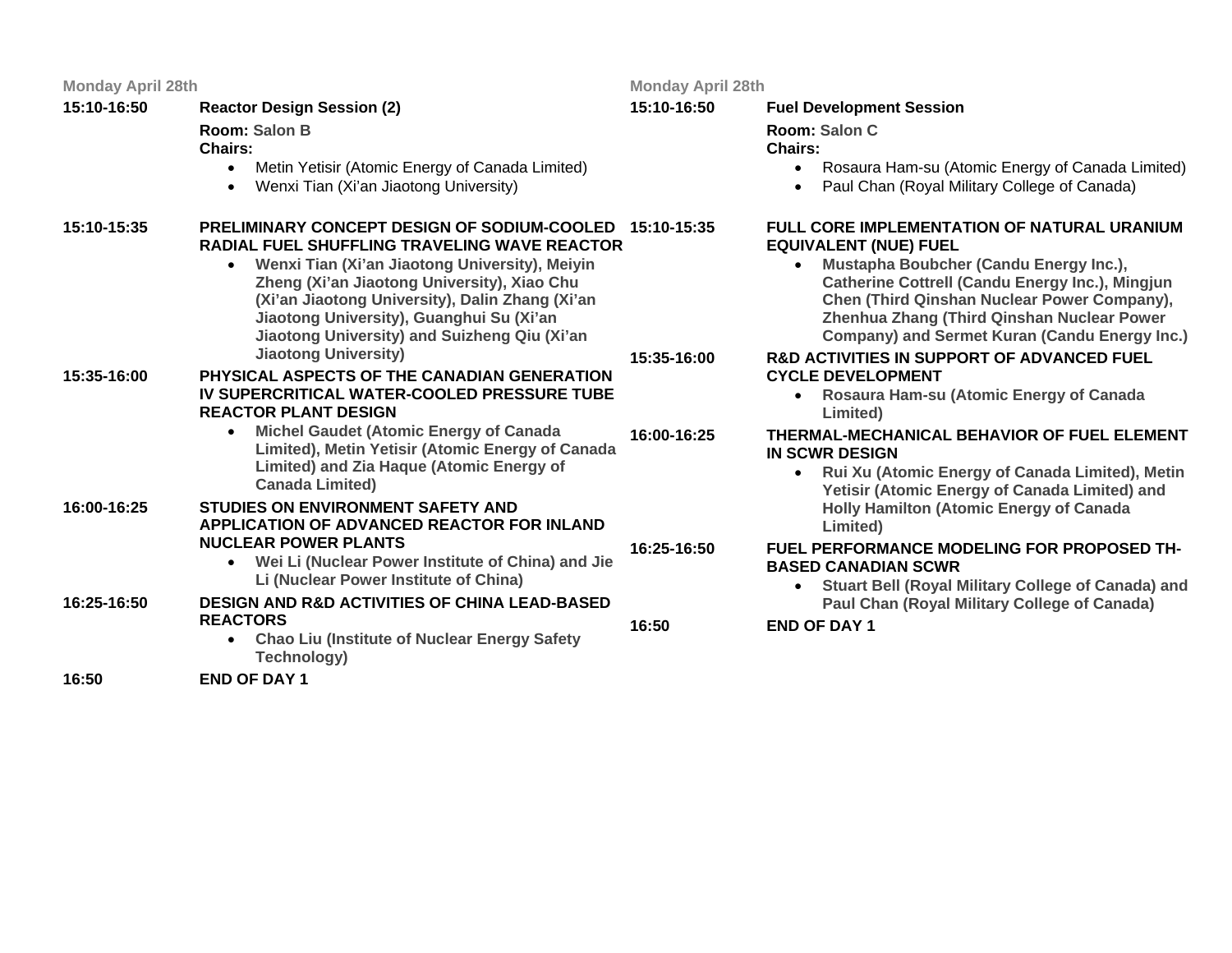**07:30-08:30 Continental Breakfast 08:30-10:10 Materials Session (1) Room: Salon BChairs:** • Wenyue Zheng (NRCan CANMET-Ma • Lefu Zhang (Shanghai Jiaotong University) **8:30-8:55ADVANCES IN MATERIAL ASSESSMENT FOR CANADIAN SCWR DESIGN** • **Wenyue Zheng (NRCan CANMET-Materials)**  and David Guzonas (Atomic Energy **Limited) 8:55-9:20EFFECT OF THERMAL AGEING ON THE CO RESISTANCE OF STAINLESS STEEL TYPE EXPOSED IN SUPERCRITICAL WATER** • **Yinan Jiao (McMaster University), Joey Kish (McMaster University), Wenyue Zher CANMET-Materials), David Guzonas Energy of Canada Limited) and Willi (University of New Brunswick) 9:20-9:45 INFLUENCE OF THE COLD WORK ON THE SUPERCRITICAL WATER OXIDATION OF F MODEL ALLOY** • **Dorota Artymowicz (University of Toronto), Carmen Andrei (McMaster Universit Cook (University of New Brunswick) Roger Newman (University of Toron 9:45-10:10STRESS CORROSION CRACKING CANDIDATE MATERIALS** • **Lefu Zhang (Shanghai Jiaotong University), Zhao Shen (Shanghai Jiaotong University)** and Rui Tang (Nuclear Power Institute **China) 10:10-10:30 BREAK 10:10-10:30**

|                                                       | <b>Tuesday April 29th</b> |                                                                                                                                                                                                            |
|-------------------------------------------------------|---------------------------|------------------------------------------------------------------------------------------------------------------------------------------------------------------------------------------------------------|
|                                                       | 07:30-08:30               | <b>Continental Breakfast</b>                                                                                                                                                                               |
|                                                       | 08:30-10:10               | <b>Thermalhydraulics Experiments Session</b>                                                                                                                                                               |
|                                                       |                           | Room: Salon C<br><b>Chairs:</b>                                                                                                                                                                            |
| terials)<br>rsity)                                    |                           | Laurence Leung (Atomic Energy of Canada Limited)<br>$\bullet$<br>Huailin Li (State Nuclear Power Research Institute)<br>$\bullet$                                                                          |
| <b>OR</b><br>aterials)                                | 8:30-8:55                 | <b>THERMALHYDRAULICS AND SAFETY-RELATED</b><br><b>EXPERIMENTS IN SUPPORT OF THE CANADIAN SCWR</b><br><b>CONCEPT DEVELOPMENT</b>                                                                            |
| of Canada                                             |                           | Laurence Leung (Atomic Energy of Canada Limited)                                                                                                                                                           |
| <b>DRROSION</b><br>316L                               | 8:55-9:20                 | <b>MEASUREMENTS OF THE EFFECTS OF A WIRE-WRAP</b><br><b>SPACER ON THE THERMALHYDRAULICS OF HEATED</b><br><b>ANNULAR UPWARD FLOW OF SUPERCRITICAL R134a IN</b><br><b>STEADY AND TRANSIENT CONDITIONS</b>    |
| oey Kish<br>ng (NRCan<br><b>S</b> (Atomic<br>iam Cook |                           | Shawn Reinink (Carleton University), Andrew<br><b>Copping (Carleton University), Siddharth Kedare</b><br>(Carleton University), Kirk Hovell (Carleton<br>University) and Metin Yaras (Carleton University) |
|                                                       | $9:20-9:45$               | <b>MEASUREMENTS IN HORIZONTAL AIR-WATER PIPE</b><br><b>FLOWS USING WIRE-MESH SENSORS</b>                                                                                                                   |
| e14Cr1.5Si<br>oronto),                                |                           | Etienne Lessard (University of Ottawa), Hassan<br>$\bullet$<br><b>Shaban (University of Ottawa) and Stavros</b><br><b>Tavoularis (University of Ottawa)</b>                                                |
| y), William<br>) and<br>) (i                          | $9:45-10:10$              | <b>FORCED CONVECTIVE HEAT TRANSFER EXPERIMENT OF</b><br>SUPERCRITICAL WATER IN DIFFERENT DIAMETER OF<br><b>TUBES</b>                                                                                       |
| <b>ATE SCWR</b><br>versity),                          |                           | Yuzhou Chen (China Institute of Atomic Energy),<br>$\bullet$<br>Chunsheng Yang (China Institute of Atomic Energy),<br>Minfu Zhao (China Institute of Atomic Energy),                                       |
| versity)<br>ite of                                    |                           | Kemin Bi (China Institute of Atomic Energy) and<br>Kaiwen Du (China Institute of Atomic Energy)                                                                                                            |
|                                                       | 10:10-10:30               | <b>BREAK</b>                                                                                                                                                                                               |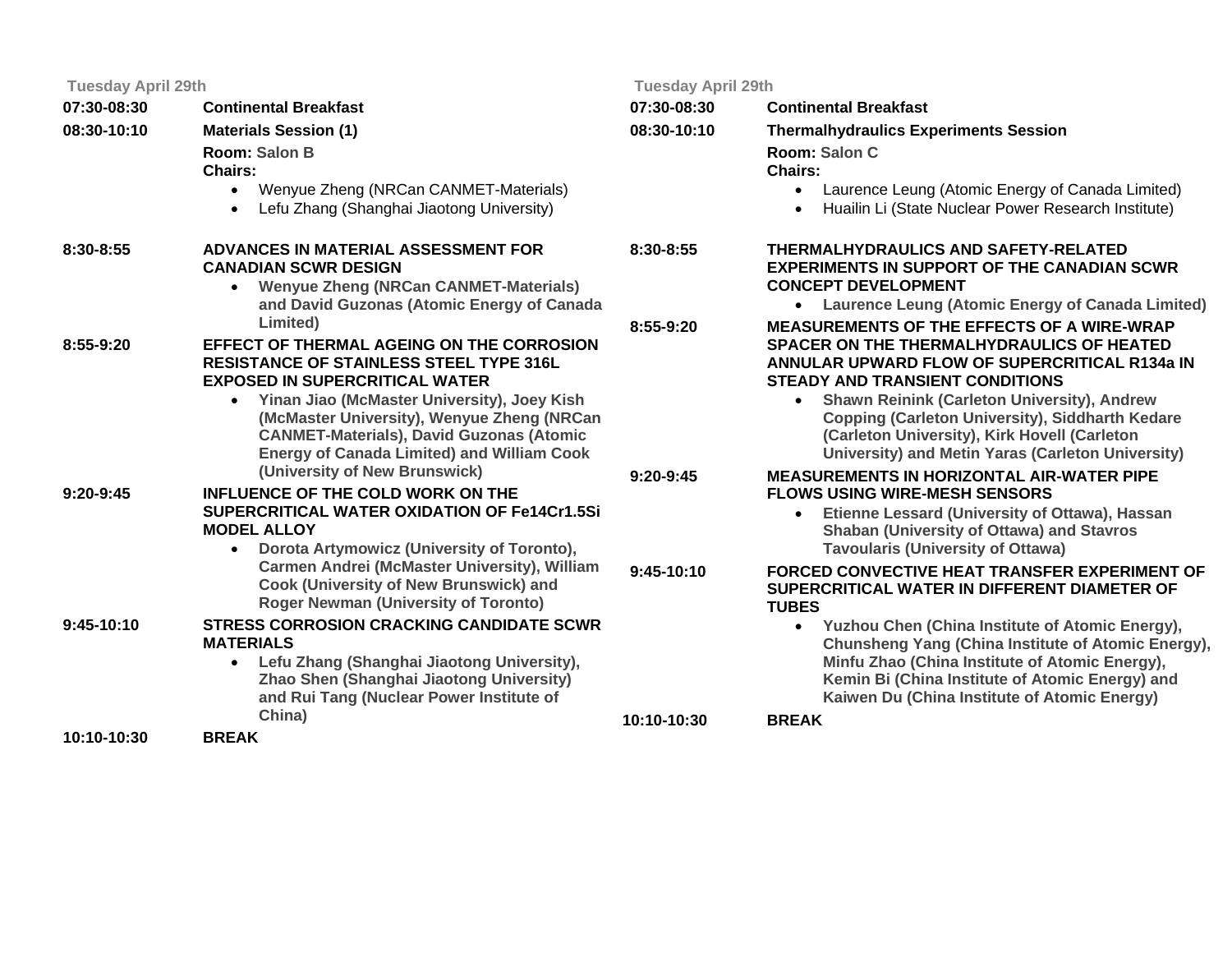**10:30-12:10Materials Session (2)** 

**Room: Salon B**

**Chairs:** 

- Jian Li (NRCan CANMET-Materials)
- Matthew Edwards (Atomic Energy of Canada Limited)

#### **10:30-10:55 CORROSION RESISTANCE OF CANDIDATE FUEL CLADDINGS FOR CANADIAN GEN-IV SCWR**

- • **Jian Li (NRCan CANMET-Materials), Wenyue Zheng (NRCan CANMET-Materials), Yimin Zeng (NRCan CANMET-Materials) and David Guzonas (Atomic Energy of Canada Limited)**
- **10:55-11:20 MICROSTRUCTURAL CHARACTERIZATION OF OXIDE SCALES GROWN ON AUSTENITIC FE- CR-NI ALLOYS EXPOSED TO SUPERCRITICAL WATER (SCW)** 
	- • **Shooka Mahboubi (McMaster University), Gianluigi Botton (McMaster University) and Joey Kish (McMaster University)**
- **11:20-11:45 CORROSION WALL LOSS AND OXIDE FILM THICKNESS ON SCWR FUEL CLADDING** 
	- **Matthew Edwards (Atomic Energy of Canada Limited), Stephane Rousseau (Atomic Energy of Canada Limited) and David Guzonas (Atomic Energy of Canada Limited) 11:20-11:45**

#### **11:45-12:10 IRRADIATION-INDUCED SWELLING IN FE-NI-CR ALLOYS**

- **Kevin Boyle (NRCan CANMET-Materials) and T.J. Robotham (NRCan CANMET-Materials)**
- **12:10-13:10LUNCH**

**Tuesday April 29th** 

**10:55-11:20**

**11:45-12:10**

#### **10:30-12:10 Thermalhydraulics Analyses Session Room: Salon CChairs:**

- Metin Yaras (Carleton University)
- Jianqiang Shan (Xi'an Jiaotong University)

**10:30-10:55 EXPERIMENTAL STUDY ON BUBBLE SLIDING AND LIFT-OFF BEHAVIOR IN A NARROW RECTANGULAR CHANNEL** 

> • **Jianjun Xu (Nuclear Power Institute of China), Bingde Chen (Nuclear Power Institute of China), Xiaojun Wang (Nuclear Power Institute of China) and Yanping Huang (Nuclear Power Institute of China)**

#### **ONSET OF NUCLEATE BOILING AND INCIPIENT POINT OF NET VAPOR GENERATION IN NARROW CHANNEL**

• **Gang Hong (Nuclear Power Institute of China), Xiao Yan (Nuclear Power Institute of China), Yanping Huang (Nuclear Power Institute of China) and Zejun Xiao (Nuclear Power Institute of China)**

### **THERMAL HYDRAULIC ANALYSIS OF THE 80 MWTH PB–BI COOLED XADS WITH MODIFIED RELAP5/MOD3.3 CODE**

• **Tianyu Lu (Xi'an Jiaotong University), Jianqiang Shan (Xi'an Jiaotong University), Junli Gou (Xi'an Jiaotong University), Bing Zhang (Xi'an Jiaotong University) and Bo Zhang (Xi'an Jiaotong University)**

#### **AN INTRODUCTION TO THE USE OF SMOOTHED PARTICLE HYDRODYNAMICS IN THE MODELLING AND OPTIMIZATION OF A MICROCHANNEL HEAT EXCHANGER**

• **Josh McLellan (Carleton University), Tarik Kaya (Carleton University), John Goldak (Carleton University) and Metin Yetisir (Atomic Energy of Canada Limited)**

**12:10-13:10LUNCH**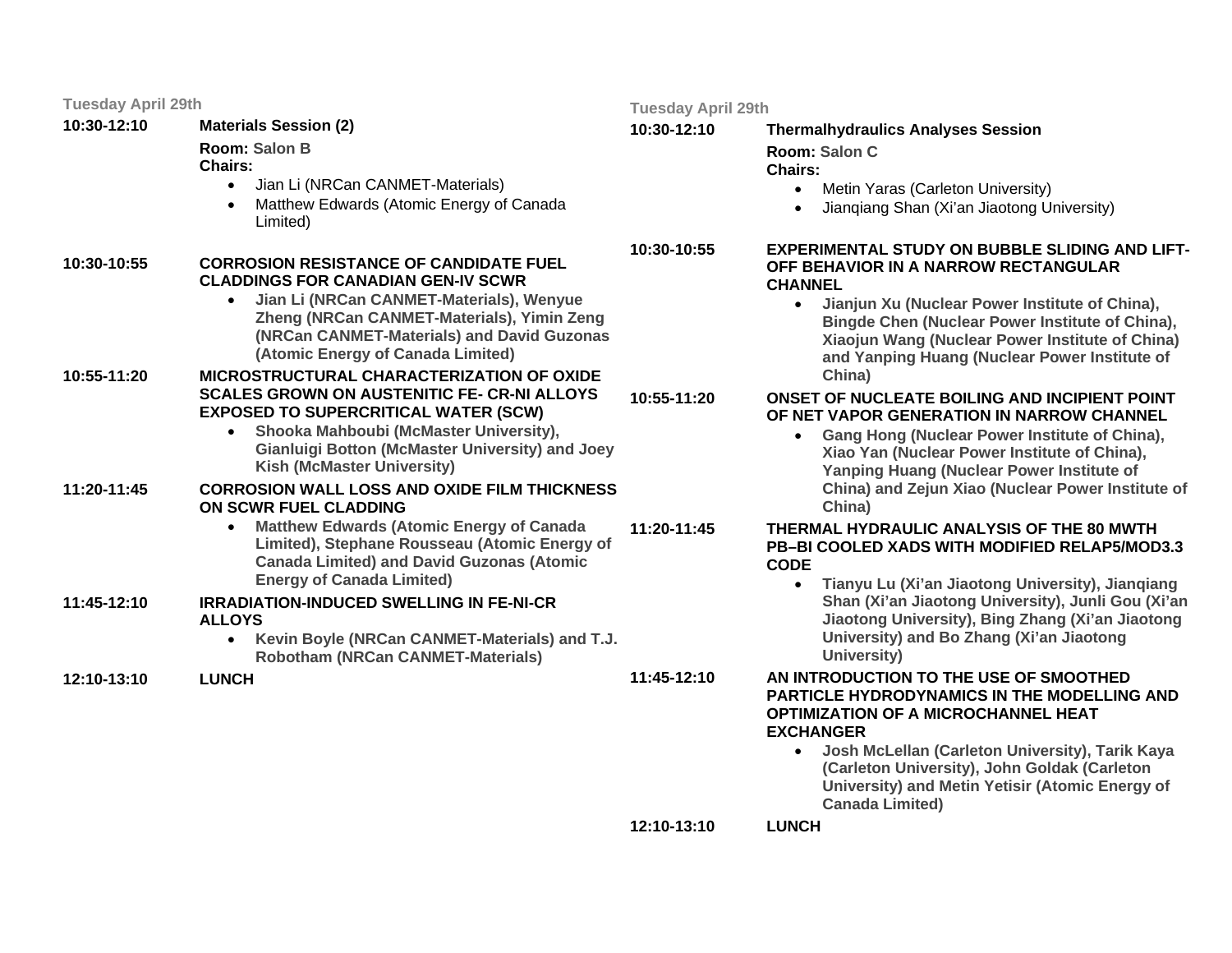**13:10-14:50 Materials Session (3) Room: Salon BChairs:** • Jason Lo (NRCan CANMET-Materials) • Fanjiang Meng (Shanghai Nuclear Engineering Research and Design Institute) **13:10-13:35 MICROSTRUCTURE AND THERMAL PROPERTY OF YSZ INSULATION MATERIALS FOR GEN IV SCWR** • **Jason Lo (NRCan CANMET-Materials), Ruby Zhang (NRCan CANMET-Materials) and Raul Santos (NRCan CANMET-Materials) 13:35-14:00 STUDY OF SCRATCH-INDUCED STRESS CORROSION CRACKING FOR STEAM GENERATOR TUBES AND SCRATCH CONTROL** • **Fanjiang Meng (Shanghai Nuclear Engineering Research and Design Institute), Xuelian Xu (Shanghai Nuclear Engineering Research and Design Institute), Jianqiu Wang (Chinese Academy of Sciences) and Xiaoqiang Liu (Shanghai Nuclear Engineering Research and Design Institute) 14:00-14:25 NANOSCALE COATINGS TO MITIGATE SCW CORROSION OF STEEL** • **Michael Hazelton (University of Alberta), Tyler Stephenson (University of Alberta) and David Mitlin (University of Alberta) 14:25-14:50 EFFECT OF MICROSTRUCTURE ON HIGH TEMPERATURE MECHANICAL PROPERTIES AND RADIATION DAMAGE IN ZR ALLOY EXCEL** • **Yasir Idrees (Queens University), Mohammad Sattari (Queens University), Zhongwen Yao (Queens University), Mark Daymond (Queens University) 14:50-15:10 BREAK 13:10-14:5013:10-13:3513:35-14:0014:00-14:2514:25-14:50**

**Tuesday April 29th** 

 **Thermalhydraulics Simulations Session Room: Salon C**

### **Chairs:**

- David Novog ((McMaster University)
- Junli Gou (Xi'an Jiaotong University)

 **A COMPUTATIONAL BENCHMARK STUDY OF FORCED CONVECTIVE HEAT TRANSFER TO WATER AT SUPER-CRITICAL PRESSURE FLOWING WITHIN A 7 ROD BUNDLE** 

• **Darryl McClure (McMaster University), Alex Rashkovan (McMaster University) and David Novog (McMaster University)**

 **PHENOMENOLOGICAL INVESTIGATION AND NUMERICAL SIMULATION OF GAS BUBBLE BEHAVIORS IN THE VICINITY OF MIXING VANE OF SPACER GRID** 

> • **Junyi Zhang (Nuclear Power Institute of China), Xiao Yan (Nuclear Power Institute of China) and Jianjun Xu (Nuclear Power Institute of China)**

### **SIMULATION OF THE HELICALLY COILED STEAM GENERATOR AND ITS THERMAL HYDRAULIC ANALYSIS WITH MODIFIED RELAP5/MOD3.3 CODE**

• **Hongwei Hu (Xi'an Jiaotong University), Jianqiang Shan (Xi'an Jiaotong University), Junli Gou (Xi'an Jiaotong University), Bin Zhang (Xi'an Jiaotong University), Bo Zhang (Xi'an Jiaotong University) and Haitao Wang (Xi'an Jiaotong University)**

 **THE BOUNDARY LAYER CHARACTERISTICS OF DIFFERENT TURBULENCE MODELS IN PREDICTING SUPERCRITICAL HEAT TRANSFER BEHAVIORS** 

> • **Jinguang Zang (Nuclear Power Institute of China), Xiao Yan (Nuclear Power Institute of China), Shanfang Huang (Tsinghua University), Xiaokang Zeng (Nuclear Power Institute of China), Yongliang Li (Nuclear Power Institute of China) and Yanping Huang (Nuclear Power Institute of China)**

**14:50-15:10**

**BREAK**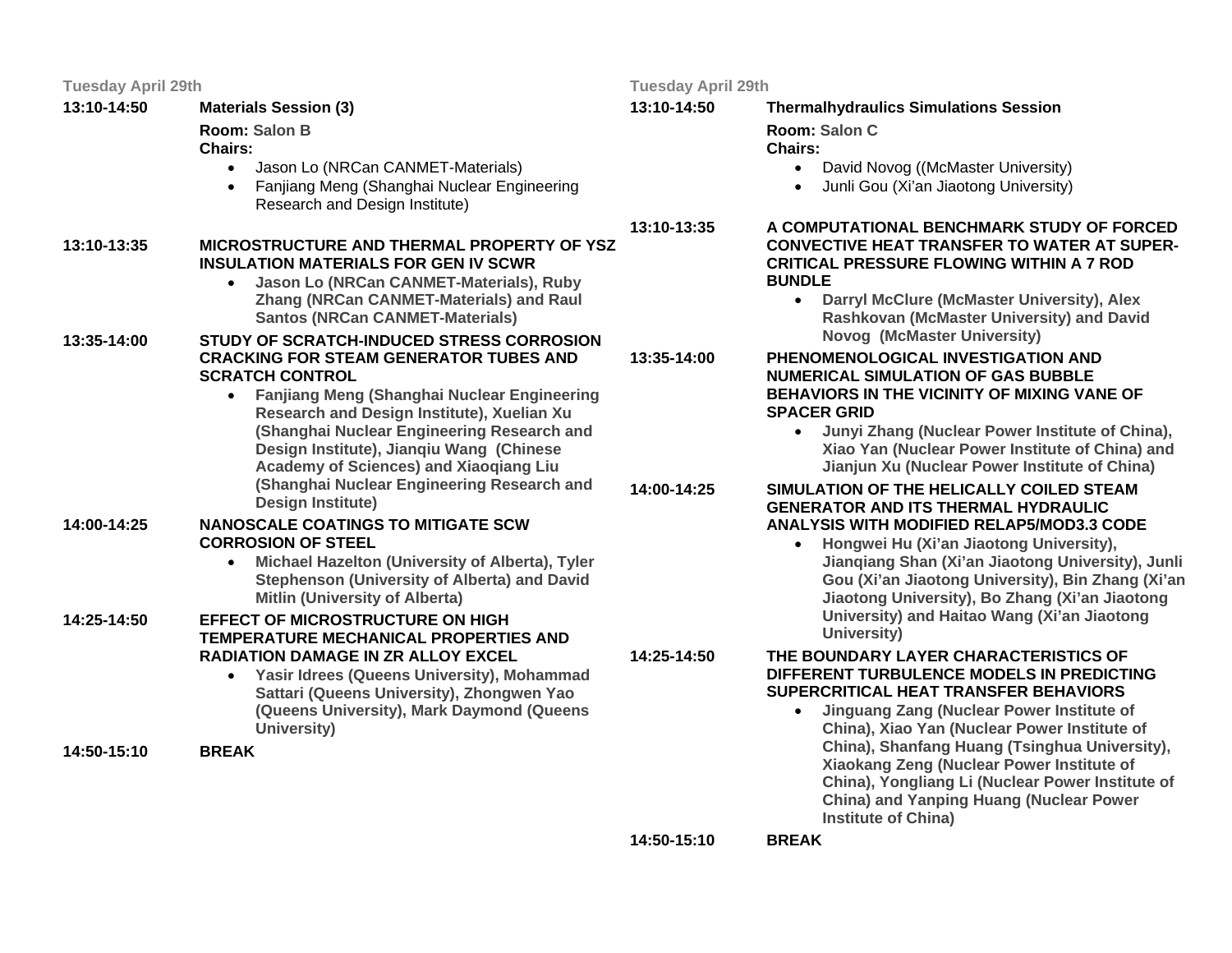**15:10-16:50Chemistry Session** 

**Room: Salon B**

## **Chairs:**

- Liyan Qiu (Atomic Energy of Canada Limited)
- Kevin Boyle (NRCan CANMET-Materials)
- **15:10-15:35 DENSITY DEPENDENCE OF THE RADIOLYSIS YIELDS OF PRIMARY SPECIES FROM FAST NEUTRON-IRRADIATED SUPERCRITICAL WATER AT 400 °C** 
	- **Sofia Loren Butarbutar (Université de Sherbrooke), Jintana Meesungnoen (Université de Sherbrooke), David Guzonas (Atomic Energy of Canada Limited), Craig Stuart (Atomic Energy of Canada Limited)and Jean-Paul Jay-Gerin (Université de Sherbrooke)**

#### **15:35-16:00 IN SITU X-RAY ABSORPTION SPECTROSCOPY STUDY OF RADIOLYSIS-INDUCED REDOX IN CHROMIUM NITRATE AQUEOUS SOLUTION UNDER SUPERCRITICAL CONDITION**

- **Shuang Men (St. Francis Xavier University), Alan Anderson (St. Francis Xavier University) and Robert Mayanovic (Missouri State University)**
- **16:00-16:25 SOLUBILITIES OF FISSION PRODUCTS UNDER SUPERCRITICAL WATER-COOLED REACTOR CONDITIONS** 
	- **Liyan Qiu (Atomic Energy of Canada Limited)**
- **16:25-16:50 CHEMICAL KINETIC MODEL CALCULATIONS FOR GAMMA-RADIOLYSIS OF SCW** 
	- **Clara Wren (Western University)**
- **16:50-18:00END OF DAY 2**
- **18:00-18:30PRE-BANQUET GATHERING**

**18:30-21:00CONFERENCE BANQUET** 

#### **ORBITAL MACHINE PRIMARY LOOP WELDING: A CHINESE/CANADIAN SUCCESS STORY**

• **Speaker: Robert Pistor (Liburdi Corporation)**

#### **Tuesday April 29th**

## **15:10-16:50 Stability & Natural Circulation Session**

**Room: Salon CChairs:** 

- Yingke Han (Atomic Energy of Canada Limited)
- Yu Tang (Nuclear Power Institute of China)

### **15:10-15:35 EXPERIMENTAL INVESTIGATION ON TWO TYPES OF DENSITY-WAVE OSCILLATION IN PARALLEL TWIN RECTANGULAR CHANNELS**

• **Yu Tang (Nuclear Power Institute of China), Bingde Chen (Nuclear Power Institute of China), Wanyu Xiong (Nuclear Power Institute of China) and Yanlin Wang (Nuclear Power Institute of China)**

#### **15:35-16:00 FLOW-INDUCED VIBRATION ANALYSIS OF STEAM GENERATORS AND FUEL ASSEMBLIES WITH THE VIBIC COMPUTER CODE**

• **Yingke Han (Atomic Energy of Canada Limited), Victor Janzen (Atomic Energy of Canada Limited), Bruce Smith (Atomic Energy of Canada Limited) and Nigel Fisher (Atomic Energy of Canada Limited)**

### **16:00-16:25 EXPERIMENTAL THERMAL-HYDRAULIC ANALYIS OF A SUPER-CRITICAL CO<sub>2</sub> NATURAL CIRCULATION LOOP**

• **Javad Mahmoudi (University of Manitoba), Vijay Chatoorgoon (University of Manitoba), Robert Derksen (University of Manitoba) and Laurence Leung (Atomic Energy of Canada Limited)**

#### **16:25-16:50 NUMERICAL STATIC INSTABILITY ANALYSIS OF SUPERCRITICAL WATER FLOWING UPWARD IN A VERTICAL CHANNEL**

- **Elaheh Ebrahimnia (University of Manitoba), Vijay Chatoorgoon (University of Manitoba), Scott Ormiston (University of Manitoba) and Laurence Leung (Atomic Energy of Canada Limited)**
- **16:50-18:00 END OF DAY 2**
- **18:00-18:30 PRE-BANQUET GATHERING**

**18:30-21:00 CONFERENCE BANQUET ORBITAL MACHINE PRIMARY LOOP WELDING: A** 

#### **CHINESE/CANADIAN SUCCESS STORY**

• **Speaker: Robert Pistor (Liburdi Corporation)**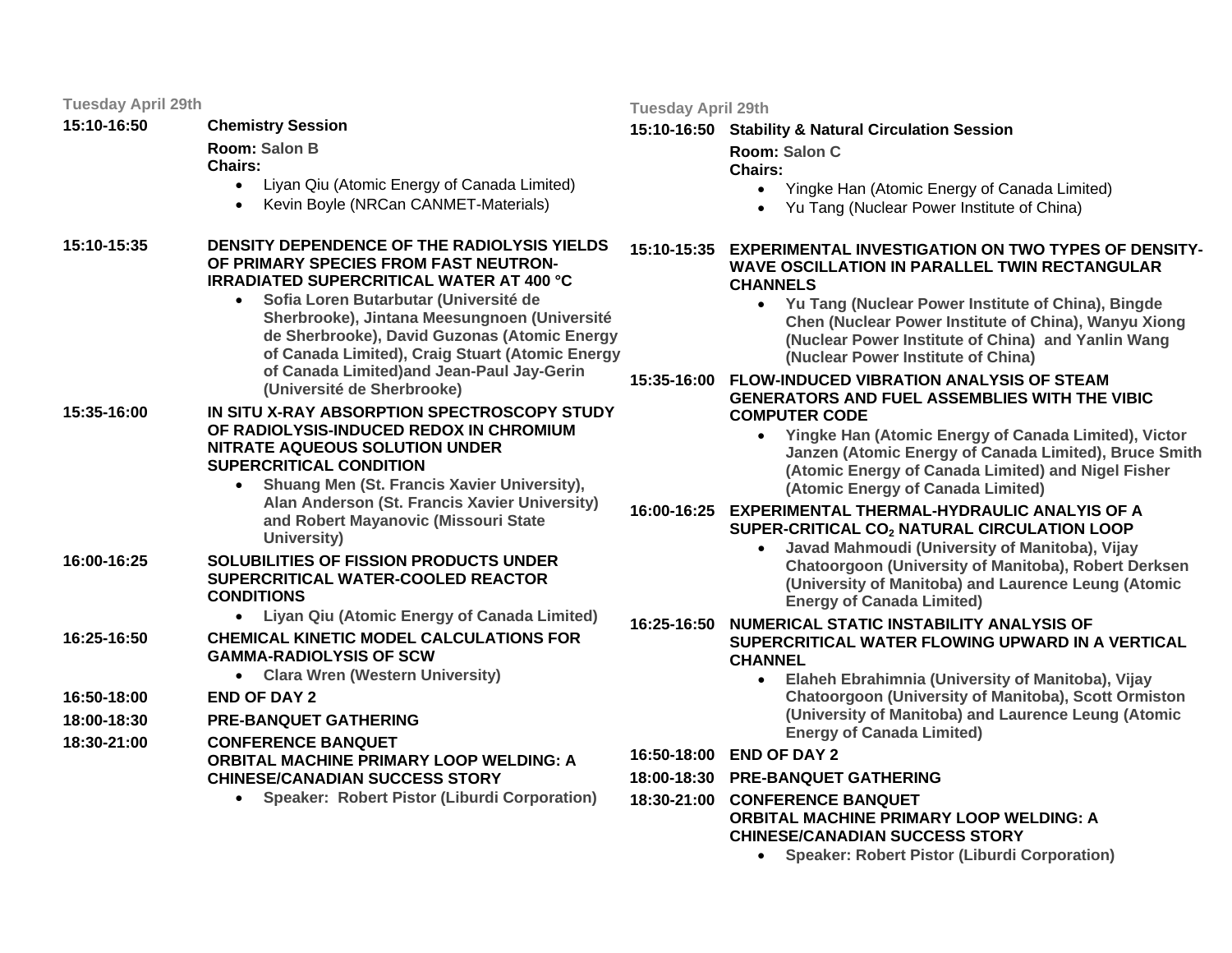| <b>Wednesday April 30th</b> |                                                                                                                         |
|-----------------------------|-------------------------------------------------------------------------------------------------------------------------|
| 07:30-08:30                 | <b>Continental Breakfast</b>                                                                                            |
| 08:30-10:10                 | <b>Safety Analyses (1)</b>                                                                                              |
|                             | Room: Salon B                                                                                                           |
|                             | <b>Chairs:</b>                                                                                                          |
|                             | Wei Shen (Canadian Nuclear Safety Commission)<br>$\bullet$<br>Chao Liu (Institute of Nuclear Energy Safety<br>$\bullet$ |
|                             | Technology)                                                                                                             |
| 8:30-8:55                   | <b>CANDU NUCLEAR SAFETY RESEARCH AND</b>                                                                                |
|                             | <b>DEVELOPMENT IN CANADA: CURRENT PROGRESS</b><br><b>AND CHALLENGES</b>                                                 |
|                             | Wei Shen (Canadian Nuclear Safety Commission)<br>$\bullet$                                                              |
|                             | and Frank Doyle (CANDU Owners Group)                                                                                    |
| $8:55-9:20$                 | <b>PRELIMINARY NO CORE MELT ASSESSMENT FOR</b><br><b>CANADIAN SCWR WITH MODIFIED SCTRAN</b>                             |
|                             | Pan Wu (Xi'an Jiaotong University), Jiangiang<br>$\bullet$                                                              |
|                             | Shan (Xi'an Jiaotong University), Junli Gou (Xi'an                                                                      |
|                             | Jiaotong University), Bin Zhang (Xi'an Jiaotong<br>University) and Bo Zhang (Xi'an Jiaotong                             |
|                             | University)                                                                                                             |
| $9:20-9:45$                 | <b>REVOLUTIONARY SAFETY IMPROVEMENTS IN THE</b><br><b>CANADIAN SCWR</b>                                                 |
|                             | David Novog (McMaster University), Metin Yetisir<br>$\bullet$                                                           |
|                             | (Atomic Energy of Canada Limited) and Glenn                                                                             |
|                             | <b>McGee (Atomic Energy of Canada Limited)</b>                                                                          |
| $9:45-10:10$                | <b>SAFETY ASPECTS OF SMALL AND MEDIUM SIZE</b><br><b>REACTOR ACP100</b>                                                 |
|                             | Danrong Song (Nuclear Power Institute of China),                                                                        |
|                             | Wei Zeng (Nuclear Power Institute of China) and<br>Songtao Liu (Nuclear Power Institute of China)                       |
| $10:10-10:30$               | <b>BREAK</b>                                                                                                            |
|                             |                                                                                                                         |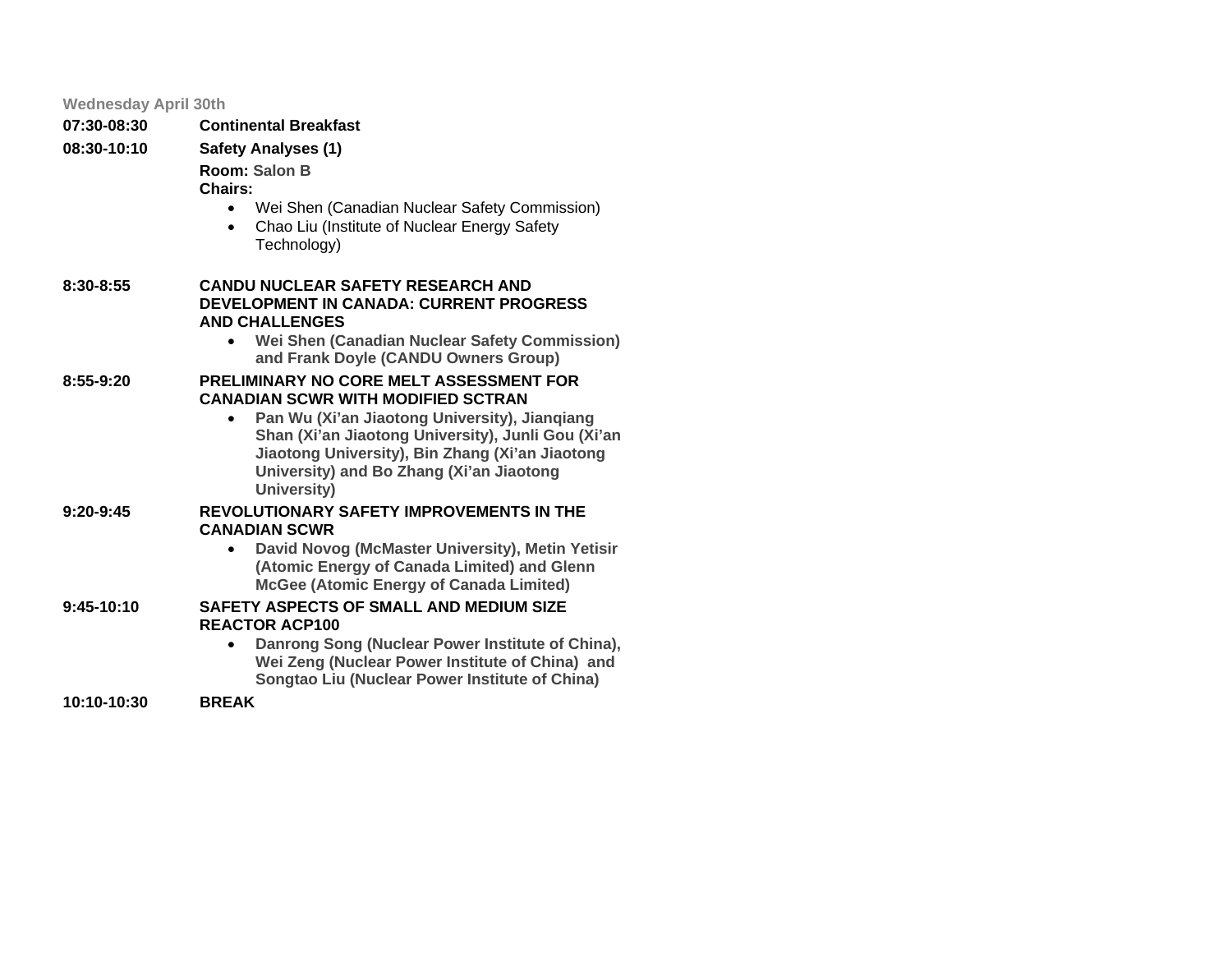#### **Wednesday April 30th**

| 10:30-12:10 | <b>Safety Analyses (2)</b>                            |
|-------------|-------------------------------------------------------|
|             | Room: Salon B<br><b>Chairs:</b>                       |
|             | Jovica Riznic (Canadian Nuclear Safety<br>Commission) |

• Shujun Wang (Atomic Energy of Canada Limited)

#### **10:30-10:55 INVESTIGATION OF FLASHING FLOW OF SUBCOOLED LIQUID THROUGH MICROSLITS AND CRACKS**

• **Shripad Revankar (Purdue University), Ram Vadlamani (Purdue University) and Jovica Riznic (Canadian Nuclear Safety Commission)**

#### **10:55-11:20 PRELIMINARY NUMERICAL MODELING OF NO-CORE-MELT IN THE GENERATION IV CANADIAN SCWR**

• **Graeme Schmidt (Carleton University), Metin Yetisir (Atomic Energy of Canada Limited) and John Goldak (Carleton University)**

#### **11:20-11:45 ANALYSIS OF PASSIVE RESIDUAL HEAT REMOVAL SYSTEMS FOR THE CANADIAN SUPERCRITICAL WATER-COOLED REACTOR**

• **Xianmin Huang (Atomic Energy of Canada Limited), Michel Gaudet (Atomic Energy of Canada Limited), Metin Yetisir (Atomic Energy of Canada Limited), Dave Wang (Atomic Energy of Canada Limited) and Shujun Wang (Atomic Energy of Canada Limited)**

**11:45-12:00CLOSING**